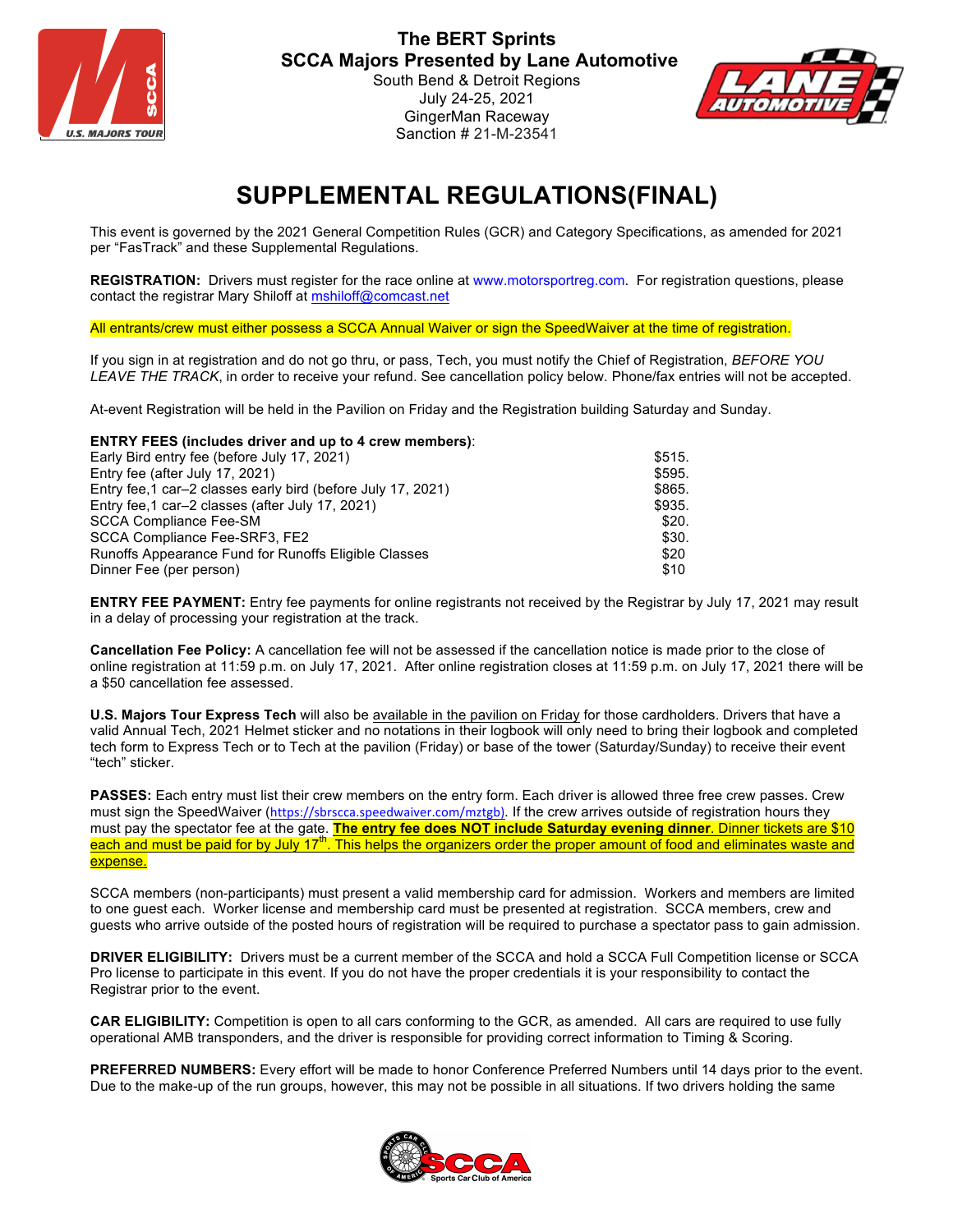Preferred Number request that number for the same run group, the number will be assigned to the driver with the earliest request.

**TECH:** All drivers without a current year helmet sticker must present all driver gear as required by the GCR, vehicle logbook, and completed tech card to Tech. **If your car requires an annual tech OR you have Logbook notations you must bring the car to Tech. Contact Chief of Tech, Rod Markowicz, rodionjm@yahoo.com**. Annual Tech will be located in the lower level of the Timing and Communications Tower.

**EXPRESS TECH:** Drivers with both a current annual tech and a current year helmet sticker may bring just their vehicle logbook and completed tech card to get their event stickers. Express tech will be located in the pavilion on Friday night and at the base of the tower on Saturday and Sunday.

**AWARDS:** Trophies for all races will be awarded in accordance with the GCR. Trophies will be presented at the event. Major's points will be awarded in accordance with the GCR. Trophies can be picked up at Driver Information.

**DECALS:** A U.S. Majors Tour decal must be displayed on both sides of all competition vehicles. Competition vehicles must also display the official Summit Racing Equipment SCCA Road Racing decal per GCR section 9.3.29.C (Fig. 3,4 & 5). Logos and decals of other sanctioning bodies shall be removed or covered(car and drivers suit). Decals will be provided free of charge and may be obtained at registration and/or tech.

**CLASS DESIGNATION:** Cars with multiple class designations on their sides must cover up or strike through the class they are NOT running. In other words, only the class being run in while on track shall be displayed.

**IMPOUND**: Saturday and Sunday races: The top three competitors in each class shall report to impound immediately following the completion of their race.

**RACE LENGTH:** Saturday races will be 15 laps or 25 minutes, whichever comes first. Sunday races will be 22 laps or 40 minutes, whichever comes first. Official clock will start when the green flag is shown and the lead car crosses the start/finish line. In the event of a "wave-off," the clock will still start.

**ON COURSE DRIVER CONDUCT:** Refer to GCR Section 6.11.1 E. The designated incident investigation site is located at the base of the tower in pit lane.

**ENVIRONMENT:** The SCCA South Bend Region and the Detroit Region, aim to provide an inclusive, welcoming environment for all participants. To that end, behaviors such as the following will be considered egregious examples of GCR 2.1.7, "Acting in an unsportsmanlike manner", and will be penalized as such.

- Discriminating against, disparaging or verbally abusing a participant because of their gender identity, ethnicity, marital status, sexual orientation, religion, age, or disability.
- Harassing, intimidating, threatening or bullying a participant.
- Doing any of the above outside the confines of an event in print or electronic media, in a way that affects that person's participation at an event.

## **NO DRONES**! Please see GCR 2.2.6 Unmanned Aircraft Systems

**SPEC MIATA COMPLIANCE:** At post-race inspection, Spec Miata participants may be instructed by the designated Class Compliance Chief (CCC) to remove parts, including but not limited to the cylinder head, for disassembly and/or inspection. Competitors are responsible for performing required disassembly and/or reassembly of their car, as well as any resulting expenses incurred. The CCC will report any findings of non-compliance to the Chief Steward, who will then determine the need for a Chief Steward's Action (CSA) or Request for Action (RFA).

**VICTORY LAPS**: Winners of all races will receive a checkered flag. For Sunday only, following the cool down lap the winner of each class should proceed immediately to pit lane flag stand where they will receive a checkered flag and proceed on course for a single Victory Lap. Drivers need not wear their helmet or gloves during the victory lap. Passengers are permitted in accordance with GCR 6.11.7. Drivers shall maintain a safe speed and be wary of safety vehicles that may be on course.

**SCALES:** Will be available at Tech ½ hour after registration opens on Saturday and Sunday. Scales may be available for other participants during race impound, but priority will be given to impounded cars. Scales may be made available at other times at the discretion of the Chief of Tech. Scales are located at the base of the tower.

**EVENT SCHEDULE/RUN GROUPS**: The event schedule or run groups may only be changed at the discretion of the Chief Steward, with concurrence by the Event Chair, depending on pre-race entry counts or as needed to accommodate situations that may be encountered during the event. If changes are made prior to the start of the event, as much notice as possible will be given to all affected competitors. The schedule as published is for planning purposes only. Actual session start times

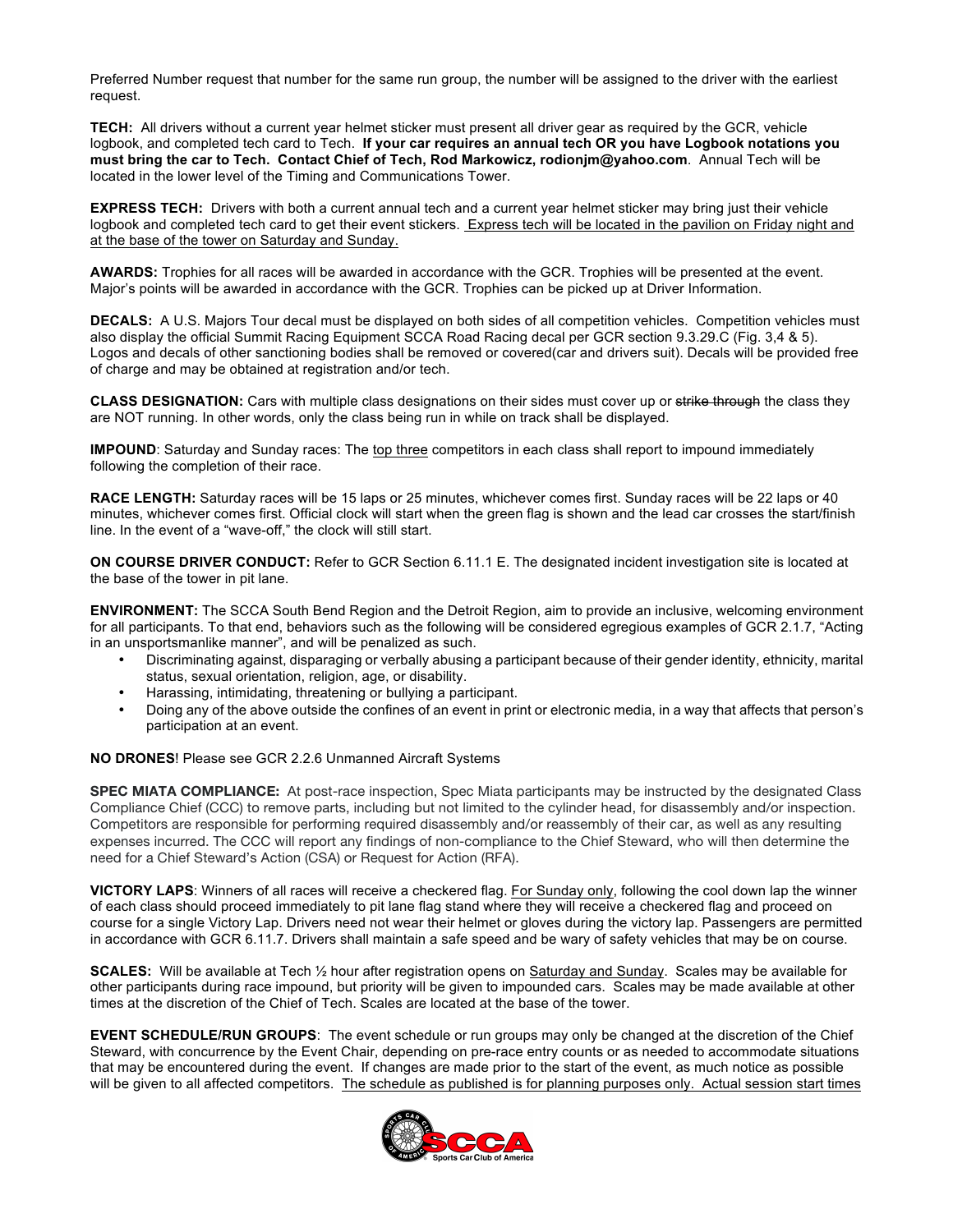may deviate from the published schedule based on actual event progression. Listen to the PA system and pay attention to what is happening on track. The PA is broadcast at 93.9 on your FM dial.

**SMX:** The Spec MX-5 Challenge class is similar to a "regional-only" run group. Additional information can be found here. This is not a SCCA Majors class.

**QUALIFYING:** A driver not qualifying within the maximum of 115% of the recognized track record of their class must obtain permission from the Chief Steward in order to race. In the case of unusual circumstances, the Chief Steward can waive this rule for the entire event. See chart below:

| <b>CLASS</b>    | LAP<br><b>RECORD</b> | 115%     | <b>CLASS</b>   | LAP<br><b>RECORD</b> | 115%     |
|-----------------|----------------------|----------|----------------|----------------------|----------|
| FA              | 1:25.062             | 1:37.821 | EP.            | 1:38.660             | 1:53.459 |
| FB.             | 1:24.949             | 1:37.691 | FP.            | 1:41.379             | 1:56.585 |
| FC.             | 1:26.991             | 1:40.040 | HP.            | 1:44.713             | 2:03.727 |
| FX.             | 1:33.554             | 1:47.587 | AS             | 1:38.124             | 1:52.843 |
| FE <sub>2</sub> | 1:29.532             | 1:42.962 | STU            | 1:38.210             | 1:52.942 |
| FF.             | 1:34.570             | 1:48.756 | T1             | 1:35.274             | 1:49.565 |
| FM              | 1:33.554             | 1:47.587 | T <sub>2</sub> | 1:37.130             | 1:51.700 |
| F <sub>5</sub>  | 1:32.274             | 1:46.115 | T <sub>3</sub> | 1:41.315             | 1:56.512 |
| FV.             | 1:40.899             | 1.56.022 | T4             | 1:43.835             | 1:59.410 |
| <b>GTX</b>      | 1.26.887             | 1.39.920 | <b>SM</b>      | 1:44.327             | 1:59.976 |
| GT <sub>1</sub> | 1:26.887             | 1:39.920 | <b>B-SPEC</b>  | 1:51.294             | 2:07.988 |
| GT <sub>2</sub> | 1:30.998             | 1:44.648 | <b>STL</b>     | 1:41.380             | 1:56.587 |
| GT <sub>3</sub> | 1:34.129             | 1:48.248 | PX.            | 1.26.887             | 1.39.920 |
| GTL             | 1:41.824             | 1:57.098 | P <sub>1</sub> | 1:27.005             | 1:40.056 |
| SRF3            | 1.38.634             | 1:53.429 | P <sub>2</sub> | 1:26.710             | 1:39.717 |

**VENDOR:** Hoosier Tire Midwest-Plymouth will be servicing this event. In order to provide you with the best service possible we ask that you place a tire reservation. This will ensure that we will have the tires on hand at the event. **Hoosier Tire Give Away. Any competitor running Hoosier tires for the weekend will be eligible for two free tires determined by a random drawing conducted by the Race Chairman.** Please contact Fred Awald to reserve your tires. f.awald1980@gmail.com or hoosiertireply@aol.com or call (574) 936-8344

**LANE AUTOMOTIVE CONTINGENCY:** Lane Automotive will provide a total of \$800.00 in product certificates for competitors displaying the "Lane Automotive" or "Allstar Performance" decals on each side of the car. Winners will be determined by random drawing. Decals must be displayed before Saturday's race in order to be eligible. Decals can be picked up at registration or Driver Information. Lane Automotive is located 30 minutes south of the track. Lane Automotive is a premier supplier of performance parts and accessories for racers, hot- rodders and off-road enthusiasts. They are open Monday through Friday from 9-6 pm and Saturday from 9am-2pm. For more information go to: www.laneautomotive.com.

**BLACK FLAG STATIONS:** Black Flag Stations will be located at Turn #7 and the Starter's Stand. Drivers receiving a Black Flag will enter pit lane and proceed to the Black Flag station in front of the control tower.

**GRID**: Starting positions for the Saturday race will be determined by the fastest time recorded for each car during the Saturday qualifying session. *Starting positions for the Sunday race will be determined by the fastest time recorded for each car during any of the preceding qualifying session(s) or the fastest lap during the Saturday race.*

**START/FINISH**: The race will begin and end at the stripe in front of Timing and Scoring.

**SPLIT STARTS**: The Chief Steward will consider requests for split starts and may authorize split starts based on qualifying times. Requests must be received by 9:00 AM on July 24, 2021.

**RADIO FREQUENCIES:** South Bend Region operates on frequencies 151.625, 154.640, 154.600, 154.570, 464.500, and 456.800. The repeater receives on 152.870 and transmits on 159.615. These frequencies may be monitored but shall not be used for communication by any participant. No other radio frequencies may be transmitted from the tower due to the interference caused with the official track frequencies.

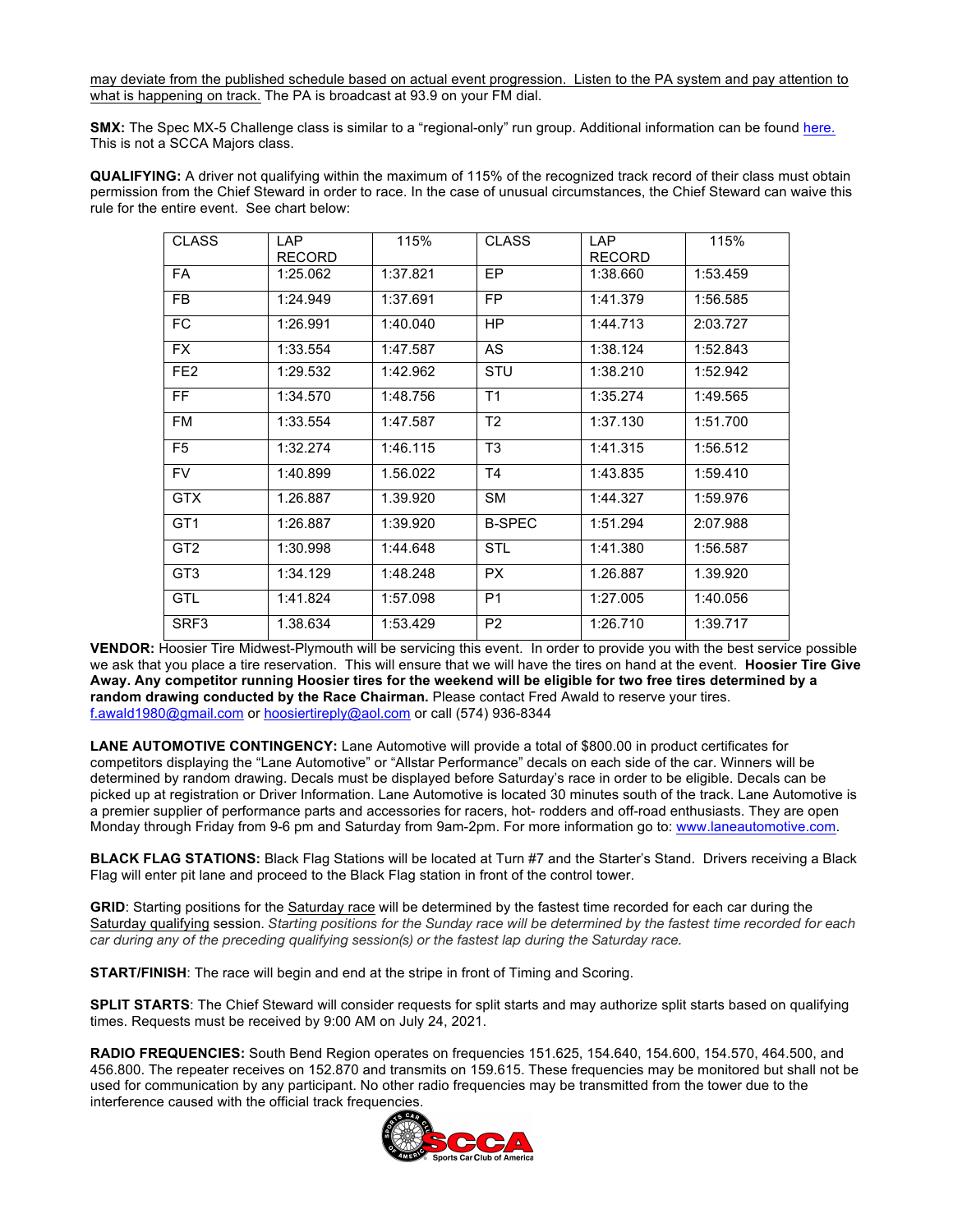**SOUND CONTROL:** A maximum limit of 103 dB is in effect for this event. For your information, sound readings will be taken on driver's left between turns two and three and will be available in Driver Information.

**DISABLED CARS**: Disabled or damaged cars may be removed from the course and delivered to a central location. If the car has sustained body/chassis damage it will be released to the driver/crew after tech has made appropriate notations in the vehicle log book. Cars disabled due to a mechanical failure will be released to the driver/crew immediately. If the car requires wrecker support to return to its paddock location, there may be a delay depending on the availability of wreckers or flat tows.

**CLOTHING:** Closed toed shoes are required on the grid and over the wall on pit lane. Crew members on pit lane must display their event credentials at all times while on pit lane.

**PIT LANE**: Pit lane speed shall not exceed 40 mph. Violators may be penalized.

**PACE/SAFETY CAR:** In addition to GCR 6.6.2, the field shall follow the PACE/SAFETY car as long as its emergency lights are flashing, even if it varies from the normal racecourse. In the event a full course yellow results in dispatch of the safety car, the safety car will enter the racing surface at pit out.

**INSURANCE:** Participant insurance will be provided in at least the minimum amounts required by the SCCA.

**RESULTS:** Live timing will be available during the event. Unless otherwise announced, live timing will be available via the Race Monitor App available for iPhone and Android phones. Qualifying, provisional and final results will be available at Driver Information. Drivers may obtain a copy of the final results at the driver's information tent at the north end of the paddock. Additionally, final results will be posted to the region's and SCCA Majors websites no later than 7 days following the completion of the event.

**DATA ACQUISITION:** Hoosier SCCA Super Tour staff and their delegates may install data acquisition equipment in a competitor's car. This program is to assist the CRB in performance balancing. If selected, participation is not optional and is not protestable. The data collected from the device will not be used for compliance purposes. All cars carrying an SCCA data collection device must report to impound after their session. Failure to do so may result in penalties.

**LAST LAP INDICATOR:** Per the GCR the last lap indicator is a waving white flag.

**SOCIAL EVENT:** The Saturday evening social is free to all volunteers. Competitors and crew must purchase tickets in advance. COVID-19 situation may alter our plans to have a social event in 2021.

**PADDOCK:** The paddock opens at 3:00 pm on Thursday. All parking is first come first served with the exception of 14 spots with electric hookup (for a fee) and those needed by race officials and vendors. Contact track management at management@gingermanraceway.com to reserve spots with electric hookups. All competitors parked in the main paddock must use "pull-in" parking. Racecars may be parked on the asphalt extension of the inner-loop of the main paddock as long as a two-way traffic pattern is retained. No parking is allowed on the asphalt in the grid area located north of the main paddock and south of the bathrooms. Parking regulations are hereby incorporated in these regulations by reference. Failure to follow the direction of the Paddock Marshal or her/his designee regarding paddock parking or activities may result in expulsion from the facilities**.** 

**COURSE: GingerMan** Raceway is a 2.14-mile road course, the event is being run on the "long" course.

**PROVISIONS:** Camping is allowed in the paddock on Thursday, Friday and Saturday nights. The cost is \$10.00 per person per night; children under 12 are free. Pets must be on leashes at all times and owners are responsible for any associated clean up. No pets allowed in the Park area around the pond and the pavilion. Water and electricity are available in limited areas of the paddock. Fuel will be available at the track as well as air and water.

**TRACK RULES**: Sale of products and services on track property is strictly prohibited without track management approval. The track property must be left clean. Waste oil must be put in the green tank located near the fuel pumps. No tires should be left on track property. The maximum speed limit in all areas except the racecourse is 10 MPH. The track will close at 8:00 PM on Sunday July 25, 2021. Arrangements must be made with track management if items are to be left until a later date. Race engines shall not be started or run between the hours of 6:30 PM and 7:00 AM each day and between 11:00 AM and noon on Sunday.

**EMERGENCY CALLS: GingerMan** has an emergency number at the track (269) 253-4445.

**GENERAL RULES:** ATV's, bicycles, motor scooters/cycles are permitted in the paddock provided they are used in a safe manner and operated ONLY by licensed drivers. Skateboards, skates, rollerblades, micro/mini racers and go-peds,